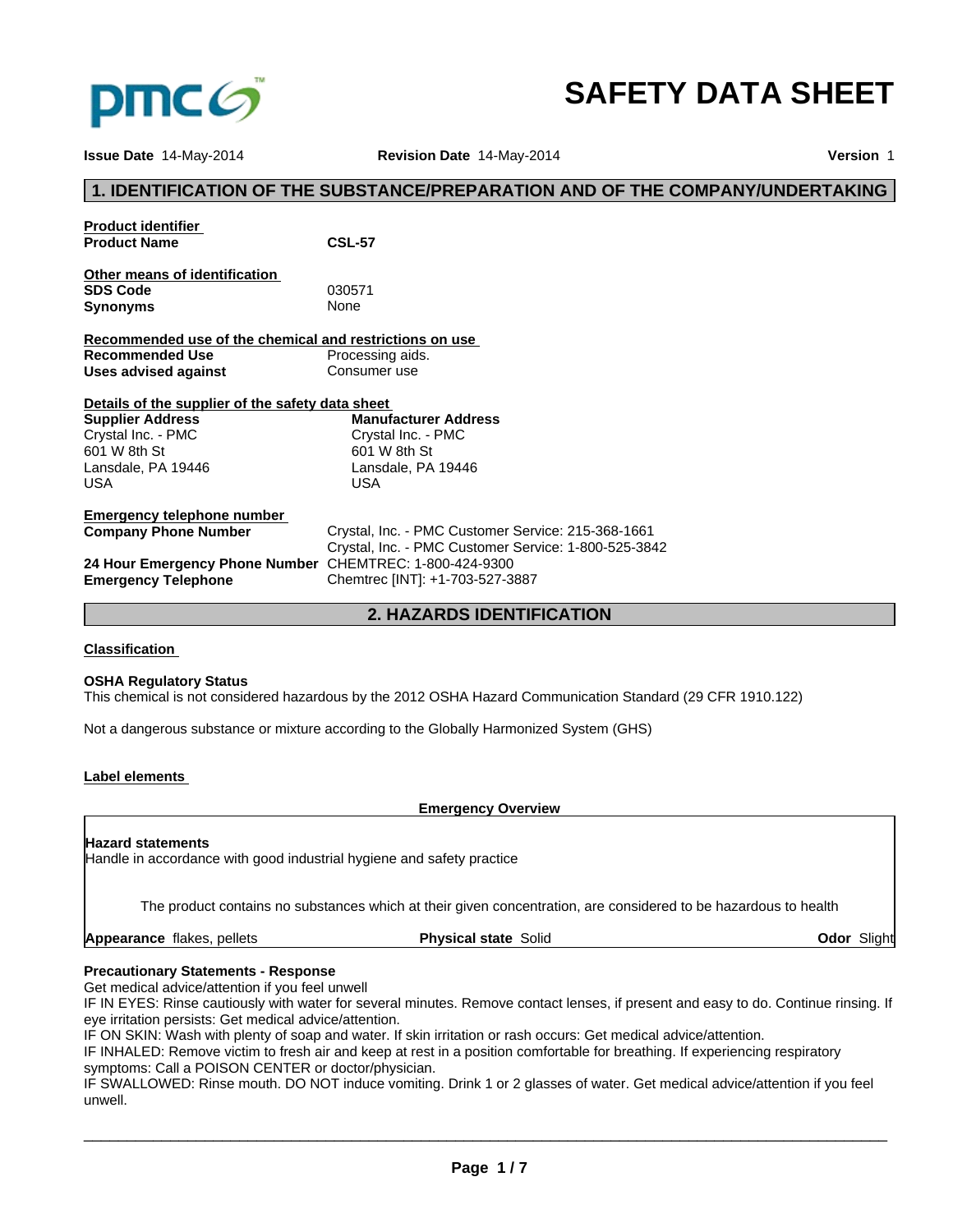**Hazards not otherwise classified (HNOC)**  Dust can form an explosive mixture with air **Other Information**  May be harmful in contact with skin.<br>Unknown Acute Toxicity

0% of the mixture consists of ingredient(s) of unknown toxicity

 $\overline{\phantom{a}}$  ,  $\overline{\phantom{a}}$  ,  $\overline{\phantom{a}}$  ,  $\overline{\phantom{a}}$  ,  $\overline{\phantom{a}}$  ,  $\overline{\phantom{a}}$  ,  $\overline{\phantom{a}}$  ,  $\overline{\phantom{a}}$  ,  $\overline{\phantom{a}}$  ,  $\overline{\phantom{a}}$  ,  $\overline{\phantom{a}}$  ,  $\overline{\phantom{a}}$  ,  $\overline{\phantom{a}}$  ,  $\overline{\phantom{a}}$  ,  $\overline{\phantom{a}}$  ,  $\overline{\phantom{a}}$ 

# **3. COMPOSITION/INFORMATION ON INGREDIENTS**

| <b>Chemical Name</b>                  | <b>CAS No</b> | Weiaht-%  | <b>Trade Secret</b> |
|---------------------------------------|---------------|-----------|---------------------|
| Hydrotreated paraffin wax (petroleum) | 64742-51-4    | 75-80     |                     |
| Microcrystalline Wax                  | 64742-60-5    | $15 - 20$ |                     |
| Polyethylene                          | 9002-88-4     |           |                     |

\* The exact percentage (concentration) of composition has been withheld as a trade secret. If CAS number is "proprietary", the specific chemical identity and percentage of composition has been withheld as a trade secret.

# **4. FIRST AID MEASURES First aid measures Eye contact** Molten product can cause thermal burns. Rinse immediately with plenty of water, also under the eyelids, for at least 15 minutes. (Call a physician if irritation persists). **Skin Contact** Molten product can cause thermal burns. In case of burns, immediately cool affected skin for as long as possible with cold water. Wash off immediately with plenty of water for at least 15 minutes. (Get medical attention immediately if symptoms occur.). **Inhalation** Remove to fresh air. (Get medical attention immediately if symptoms occur.). **Ingestion** Molten product can cause thermal burns. Clean mouth with water and drink afterwards plenty of water. (Get medical attention immediately if symptoms occur.). **Most important symptoms and effects, both acute and delayed Symptoms** No information available. **Indication of any immediate medical attention and special treatment needed Note to physicians** Treat symptomatically. **5. FIRE-FIGHTING MEASURES**

**Suitable extinguishing media**

Water spray (fog), Carbon dioxide (CO2), Foam, Dry chemical, ABC-powder

**Unsuitable extinguishing media** Do not use a solid water stream as it may scatter and spread fire. Do not use straight streams.

#### **Specific hazards arising from the chemical**

Avoid creating dust. Dust can form an explosive mixture with air.

**Hazardous combustion products**Carbon monoxide. Carbon dioxide (CO2). Hydrocarbons.

**Explosion data** \_\_\_\_\_\_\_\_\_\_\_\_\_\_\_\_\_\_\_\_\_\_\_\_\_\_\_\_\_\_\_\_\_\_\_\_\_\_\_\_\_\_\_\_\_\_\_\_\_\_\_\_\_\_\_\_\_\_\_\_\_\_\_\_\_\_\_\_\_\_\_\_\_\_\_\_\_\_\_\_\_\_\_\_\_\_\_\_\_\_\_\_\_ **Sensitivity to Mechanical Impact** None. **Sensitivity to Static Discharge** None.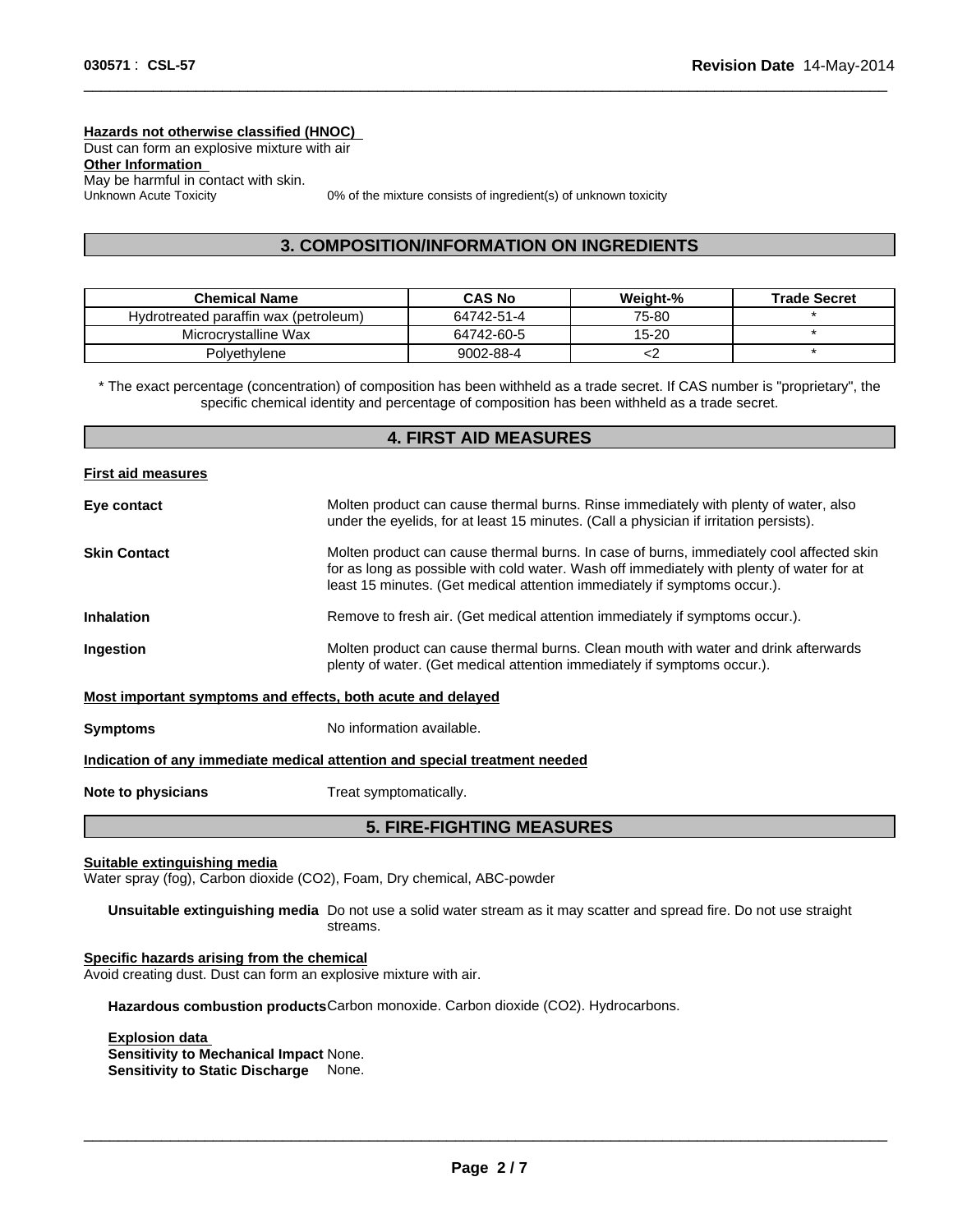# **Protective equipment and precautions for firefighters**

As in any fire, wear self-contained breathing apparatus pressure-demand, MSHA/NIOSH (approved or equivalent) and full protective gear.

# **6. ACCIDENTAL RELEASE MEASURES**

 $\overline{\phantom{a}}$  ,  $\overline{\phantom{a}}$  ,  $\overline{\phantom{a}}$  ,  $\overline{\phantom{a}}$  ,  $\overline{\phantom{a}}$  ,  $\overline{\phantom{a}}$  ,  $\overline{\phantom{a}}$  ,  $\overline{\phantom{a}}$  ,  $\overline{\phantom{a}}$  ,  $\overline{\phantom{a}}$  ,  $\overline{\phantom{a}}$  ,  $\overline{\phantom{a}}$  ,  $\overline{\phantom{a}}$  ,  $\overline{\phantom{a}}$  ,  $\overline{\phantom{a}}$  ,  $\overline{\phantom{a}}$ 

#### **Personal precautions, protective equipment and emergency procedures**

| <b>Personal precautions</b>                          | Ensure adequate ventilation, especially in confined areas. Avoid creating dust. Dust can<br>form an explosive mixture with air.                                                                                                                                                    |
|------------------------------------------------------|------------------------------------------------------------------------------------------------------------------------------------------------------------------------------------------------------------------------------------------------------------------------------------|
| <b>Environmental precautions</b>                     |                                                                                                                                                                                                                                                                                    |
| <b>Environmental precautions</b>                     | See Section 12 for additional ecological information. The product is insoluble and floats on<br>water. Prevent further leakage or spillage if safe to do so. Do not allow into any sewer, on<br>the ground or into any body of water. Prevent product from entering drains.        |
| Methods and material for containment and cleaning up |                                                                                                                                                                                                                                                                                    |
| Methods for cleaning up                              | Use personal protective equipment as required. Take up mechanically, placing in<br>appropriate containers for disposal. Clean contaminated surface thoroughly. Cover powder<br>spill with plastic sheet or tarp to minimize spreading and keep powder dry. Avoid creating<br>dust. |

# **7. HANDLING AND STORAGE**

### **Precautions for safe handling**

Advice on safe handling **Avoid creating dust. Handle in accordance with good industrial hygiene and safety practice. Conditions for safe storage, including any incompatibilities Storage Conditions** Keep containers tightly closed in a dry, cool and well-ventilated place. **Incompatible materials** Strong oxidizing agents.

# **8. EXPOSURE CONTROLS/PERSONAL PROTECTION**

# **Control parameters**

| <b>Exposure Guidelines</b> | Exposure limits are listed below, if they exist.                |                                                                                    |                   |                          |
|----------------------------|-----------------------------------------------------------------|------------------------------------------------------------------------------------|-------------------|--------------------------|
| <b>Chemical Name</b>       | <b>ACGIH TLV</b>                                                | <b>OSHA PEL</b>                                                                    | <b>NIOSH IDLH</b> | <b>PMC OEL</b>           |
| Dust<br><b>DUST</b>        | TWA: 10 mg/m <sup>3</sup> Inhl<br>TWA: 3 mg/m <sup>3</sup> Resp | TWA: 5 mg/m <sup>3</sup> Resp<br>TWA: 15 mg/m <sup>3</sup> Total<br>29CFR1910.1000 |                   |                          |
| Wax Fume<br><b>WAX</b>     | $2 \text{ mg/m}^3$ lnhl TLV                                     |                                                                                    |                   | $\overline{\phantom{0}}$ |

# **Appropriate engineering controls**

**Engineering Controls** Showers, Eyewash stations, Ventilation systems.

**Individual protection measures, such as personal protective equipment**

| <b>Eye/face protection</b>    | Wear safety glasses with side shields (or goggles).                                                                                                                                                                                                                                                                              |
|-------------------------------|----------------------------------------------------------------------------------------------------------------------------------------------------------------------------------------------------------------------------------------------------------------------------------------------------------------------------------|
| Skin and body protection      | Heat resistant gloves are recommended when handling molten materials.                                                                                                                                                                                                                                                            |
| <b>Respiratory protection</b> | If exposure limits are exceeded or irritation is experienced, NIOSH/MSHA approved<br>respiratory protection should be worn. Positive-pressure supplied air respirators may be<br>required for high airborne contaminant concentrations. Respiratory protection must be<br>provided in accordance with current local regulations. |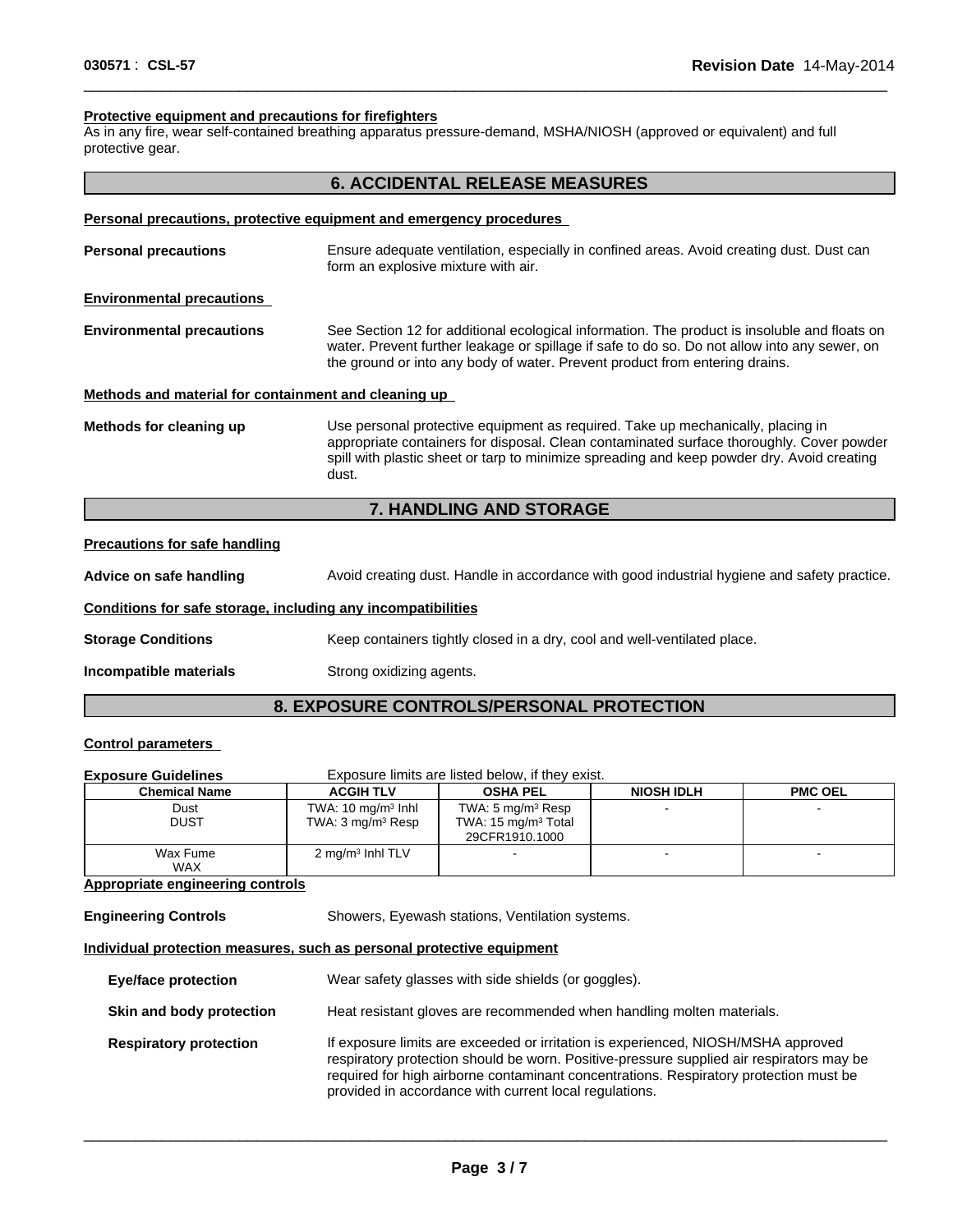**General Hygiene Considerations** Avoid contact with skin, eyes or clothing. Avoid breathing (dust, vapor, mist, gas). Wash face, hands and any exposed skin thoroughly after handling. Use personal protective equipment as required.

 $\overline{\phantom{a}}$  ,  $\overline{\phantom{a}}$  ,  $\overline{\phantom{a}}$  ,  $\overline{\phantom{a}}$  ,  $\overline{\phantom{a}}$  ,  $\overline{\phantom{a}}$  ,  $\overline{\phantom{a}}$  ,  $\overline{\phantom{a}}$  ,  $\overline{\phantom{a}}$  ,  $\overline{\phantom{a}}$  ,  $\overline{\phantom{a}}$  ,  $\overline{\phantom{a}}$  ,  $\overline{\phantom{a}}$  ,  $\overline{\phantom{a}}$  ,  $\overline{\phantom{a}}$  ,  $\overline{\phantom{a}}$ 

# **9. PHYSICAL AND CHEMICAL PROPERTIES**

#### **Information on basic physical and chemical properties**

| <b>Physical state</b><br>Appearance<br>Color                                                                                                                                                  | Solid<br>flakes, pellets<br>white to light brown                                                                                                                     | Odor<br><b>Odor threshold</b>      | Slight<br>No information available |
|-----------------------------------------------------------------------------------------------------------------------------------------------------------------------------------------------|----------------------------------------------------------------------------------------------------------------------------------------------------------------------|------------------------------------|------------------------------------|
| <b>Property</b><br>рH<br><b>Melting point/freezing point</b><br>Boiling point / boiling range                                                                                                 | <b>Values</b><br>No information available<br>54 - 74 °C / 130 - 165 °F<br>> 370 °C / 698 °F                                                                          | Remarks • Method<br>Not Applicable |                                    |
| <b>Flash point</b><br><b>Evaporation rate</b><br>Flammability (solid, gas)<br><b>Flammability Limit in Air</b>                                                                                | > 210 °C / > 410 °F<br>No information available<br>No information available                                                                                          | Cleveland Open Cup, ASTM D92       |                                    |
| <b>Upper flammability limit:</b><br>Lower flammability limit:<br>Vapor pressure<br><b>Vapor density</b><br><b>Specific Gravity</b><br><b>Water solubility</b>                                 | No information available<br>No information available<br>No information available<br>No information available<br>No information available<br>Insoluble in water       | negligible                         |                                    |
| Solubility in other solvents<br><b>Partition coefficient</b><br><b>Autoignition temperature</b><br><b>Decomposition temperature</b><br><b>Kinematic viscosity</b><br><b>Dynamic viscosity</b> | No information available<br>No information available<br>No information available<br>No information available<br>No information available<br>No information available |                                    |                                    |
| <b>Explosive properties</b><br><b>Oxidizing properties</b><br><b>Other Information</b>                                                                                                        | Dust can form an explosive mixture with air<br>No information available                                                                                              |                                    |                                    |
| Softening point<br><b>Molecular weight</b><br>VOC Content (%)<br><b>Density</b><br><b>Bulk density</b>                                                                                        | No information available<br>No information available<br>0<br>$0.91$ g/cm $3$ @ 25C<br>No information available                                                       |                                    |                                    |

# **10. STABILITY AND REACTIVITY**

**Chemical stability** Stable.

# **Possibility of Hazardous Reactions**

None under normal processing.

Hazardous polymerization Hazardous polymerization does not occur.

#### **Conditions to avoid**

None known. Avoid creating dust. Dust can form an explosive mixture with air. Extremes of temperature and direct sunlight.

# **Incompatible materials**

Strong oxidizing agents.

# **Hazardous Decomposition Products**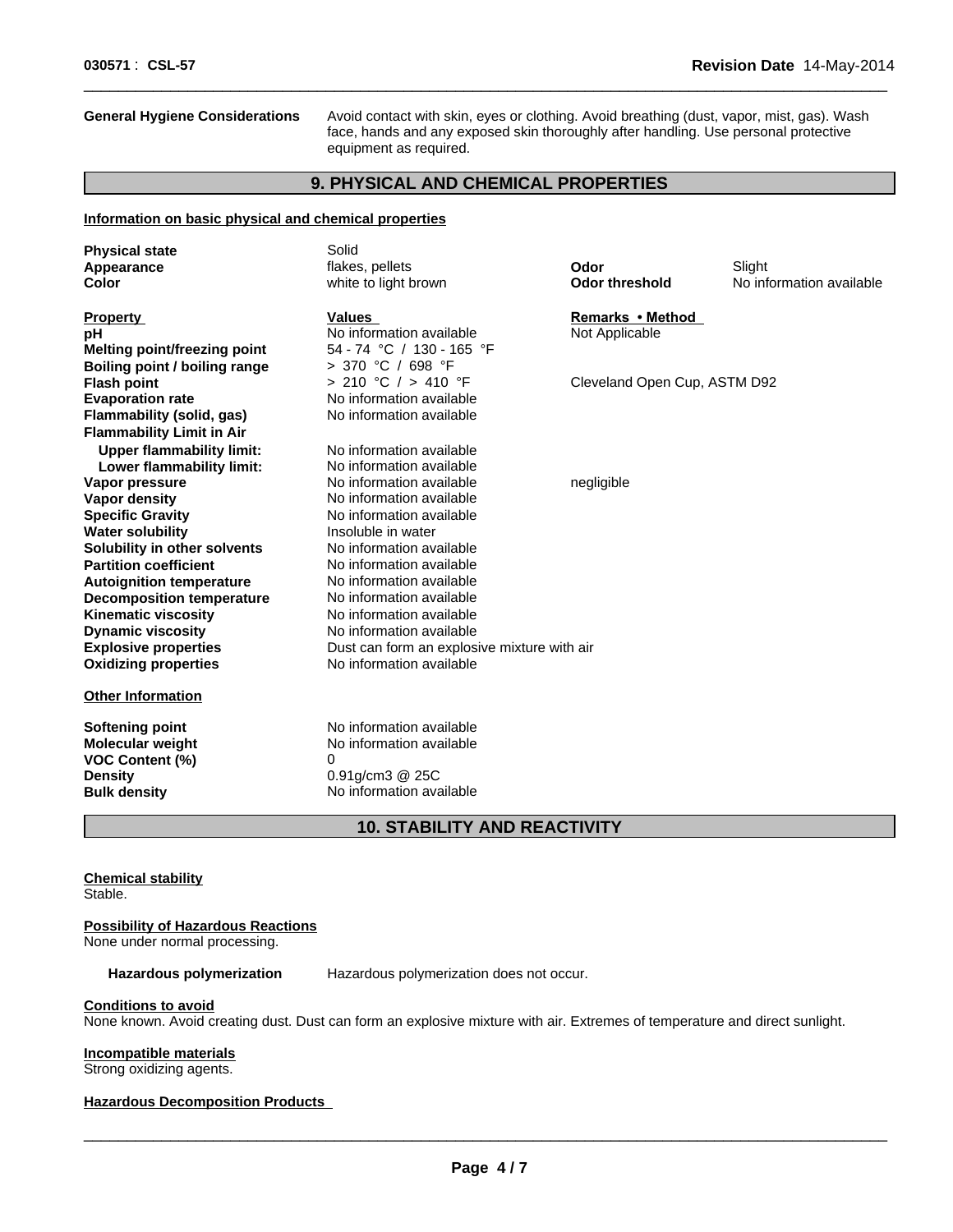Carbon monoxide, Carbon dioxide (CO2), Hydrocarbons.

# **11. TOXICOLOGICAL INFORMATION**

 $\overline{\phantom{a}}$  ,  $\overline{\phantom{a}}$  ,  $\overline{\phantom{a}}$  ,  $\overline{\phantom{a}}$  ,  $\overline{\phantom{a}}$  ,  $\overline{\phantom{a}}$  ,  $\overline{\phantom{a}}$  ,  $\overline{\phantom{a}}$  ,  $\overline{\phantom{a}}$  ,  $\overline{\phantom{a}}$  ,  $\overline{\phantom{a}}$  ,  $\overline{\phantom{a}}$  ,  $\overline{\phantom{a}}$  ,  $\overline{\phantom{a}}$  ,  $\overline{\phantom{a}}$  ,  $\overline{\phantom{a}}$ 

# **Information on likely routes of exposure**

| <b>Chemical Name</b>       | Oral LD50          | Dermal LD50                                                                                                                                        | <b>Inhalation LC50</b> |  |
|----------------------------|--------------------|----------------------------------------------------------------------------------------------------------------------------------------------------|------------------------|--|
| <b>Ingestion</b>           | No data available. |                                                                                                                                                    |                        |  |
| <b>Skin Contact</b>        |                    | Molten product can cause thermal burns.                                                                                                            |                        |  |
| Eye contact                | thermal burns.     | Dust contact with the eyes can lead to mechanical irritation. Molten product can cause                                                             |                        |  |
| Inhalation                 |                    | Inhalation of dust in high concentration may cause irritation of respiratory system. Vapors<br>may be irritating to eyes, nose, throat, and lungs. |                        |  |
| <b>Product Information</b> |                    | Product does not present an acute toxicity hazard based on known or supplied information.                                                          |                        |  |
|                            |                    |                                                                                                                                                    |                        |  |

| Gilennual Name            | UI AI LUJU              | Dermal LD30                  | <b>INIMANON LUJU</b> |
|---------------------------|-------------------------|------------------------------|----------------------|
| Hydrotreated paraffin wax | = 10000 mg/kg (Rat)     | $>$ 3600 mg/kg (Rabbit)      |                      |
| (petroleum)               |                         | $=$ 5000 mg/kg (Rat)         |                      |
| Microcrystalline Wax      | $= 10000$ mg/kg (Rat)   | (Rabbit)<br>$> 3600$ mg/kg ( |                      |
| Polyethylene              | $>6400$ mg/kg (Rat)     | > 2000 mg/kg                 |                      |
|                           | $>$ 2000 mg/kg/bw (Rat) |                              |                      |

# **Information on toxicological effects**

| <b>Symptoms</b>                                      | No information available.                                                                                 |
|------------------------------------------------------|-----------------------------------------------------------------------------------------------------------|
|                                                      | Delayed and immediate effects as well as chronic effects from short and long-term exposure                |
| <b>Sensitization</b>                                 | No information available.                                                                                 |
| Germ cell mutagenicity                               | No information available.                                                                                 |
| Carcinogenicity                                      | This product does not contain any carcinogens or potential carcinogens as listed by OSHA,<br>IARC or NTP. |
| <b>Reproductive toxicity</b>                         | No information available.                                                                                 |
| <b>STOT - single exposure</b>                        | No information available                                                                                  |
| <b>STOT</b> - repeated exposure                      | No information available.                                                                                 |
| <b>Aspiration hazard</b>                             | No information available.                                                                                 |
| Numerical measures of toxicity - Product Information |                                                                                                           |
|                                                      | The following values are calculated based on chapter 3.1 of the GHS document.                             |
| ATEmix (oral)                                        | 10152 mg/kg                                                                                               |
| <b>ATEmix (dermal)</b>                               | 3655 mg/kg                                                                                                |
|                                                      |                                                                                                           |

# **12. ECOLOGICAL INFORMATION**

# **Ecotoxicity**

100% of the mixture consists of components(s) of unknown hazards to the aquatic environment

# **Persistence and degradability**

No information available.

**Bioaccumulation** No information available.

# Other adverse effects Moniformation available<br> **All Strategies and Strategies and Strategies and Strategies and Strategies and Strategies and Strategies and Strategies and Strategies and Strategies and Strategies and Strat 13. DISPOSAL CONSIDERATIONS**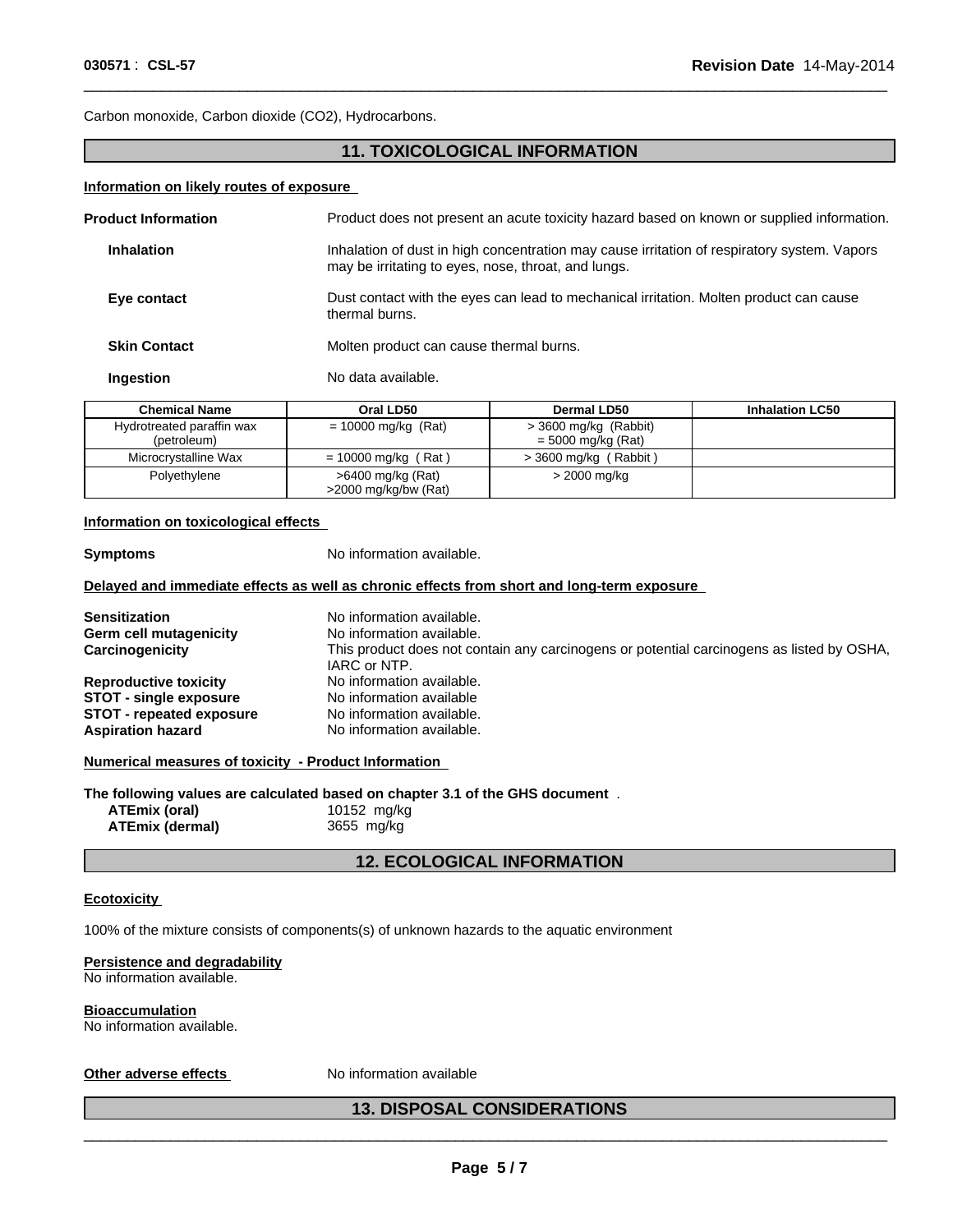# **Waste treatment methods**

| Disposal of wastes     | Disposal should be in accordance with applicable regional, national and local laws and<br>regulations.                         |
|------------------------|--------------------------------------------------------------------------------------------------------------------------------|
| Contaminated packaging | Do not reuse container. Disposal should be in accordance with applicable regional, national<br>and local laws and regulations. |

 $\overline{\phantom{a}}$  ,  $\overline{\phantom{a}}$  ,  $\overline{\phantom{a}}$  ,  $\overline{\phantom{a}}$  ,  $\overline{\phantom{a}}$  ,  $\overline{\phantom{a}}$  ,  $\overline{\phantom{a}}$  ,  $\overline{\phantom{a}}$  ,  $\overline{\phantom{a}}$  ,  $\overline{\phantom{a}}$  ,  $\overline{\phantom{a}}$  ,  $\overline{\phantom{a}}$  ,  $\overline{\phantom{a}}$  ,  $\overline{\phantom{a}}$  ,  $\overline{\phantom{a}}$  ,  $\overline{\phantom{a}}$ 

# **14. TRANSPORT INFORMATION**

| <b>DOT</b>  | Not regulated  |
|-------------|----------------|
| <b>TDG</b>  | Not regulated  |
|             |                |
| <b>IATA</b> | Not regulated. |
| <b>IMDG</b> | Not regulated  |
|             |                |

# **15. REGULATORY INFORMATION**

# **All of the components in the product are on the following Inventory lists**

The classification and labeling information in this Safety Data Sheet should be viewed as provisional.

| International Inventories |                           |
|---------------------------|---------------------------|
| <b>EINECS/ELINCS</b>      | <b>Complies or Exempt</b> |
| <b>TSCA</b>               | Complies                  |
| <b>AICS</b>               | Complies                  |
| <b>DSL/NDSL</b>           | Complies                  |
| <b>ENCS</b>               | Complies                  |
| <b>KECL</b>               | Complies                  |
| <b>PICCS</b>              | Complies                  |
| <b>IECSC</b>              | Complies                  |
| <b>NZIoC</b>              | Complies                  |

#### **Legend:**

**TSCA** - United States Toxic Substances Control Act Section 8(b) Inventory **DSL/NDSL** - Canadian Domestic Substances List/Non-Domestic Substances List **EINECS/ELINCS** - European Inventory of Existing Chemical Substances/European List of Notified Chemical Substances **ENCS** - Japan Existing and New Chemical Substances **IECSC** - China Inventory of Existing Chemical Substances **KECL** - Korean Existing and Evaluated Chemical Substances **PICCS** - Philippines Inventory of Chemicals and Chemical Substances

**AICS** - Australian Inventory of Chemical Substances

**NZIoC** - New Zealand Inventory of Chemicals

#### **US Federal Regulations**

# **SARA 313**

Section 313 of Title III of the Superfund Amendments and Reauthorization Act of 1986 (SARA). Any Substance regulated Title 40 of the Code of Federal Regulations, Part 372 is listed below, if it exists.

# **SARA 311/312 Hazard Categories**

| __<br>Acute health hazard    | <b>No</b>    |  |
|------------------------------|--------------|--|
| <b>Chronic Health Hazard</b> | No           |  |
| <b>Fire hazard</b>           | No<br>$\sim$ |  |
|                              |              |  |
|                              |              |  |